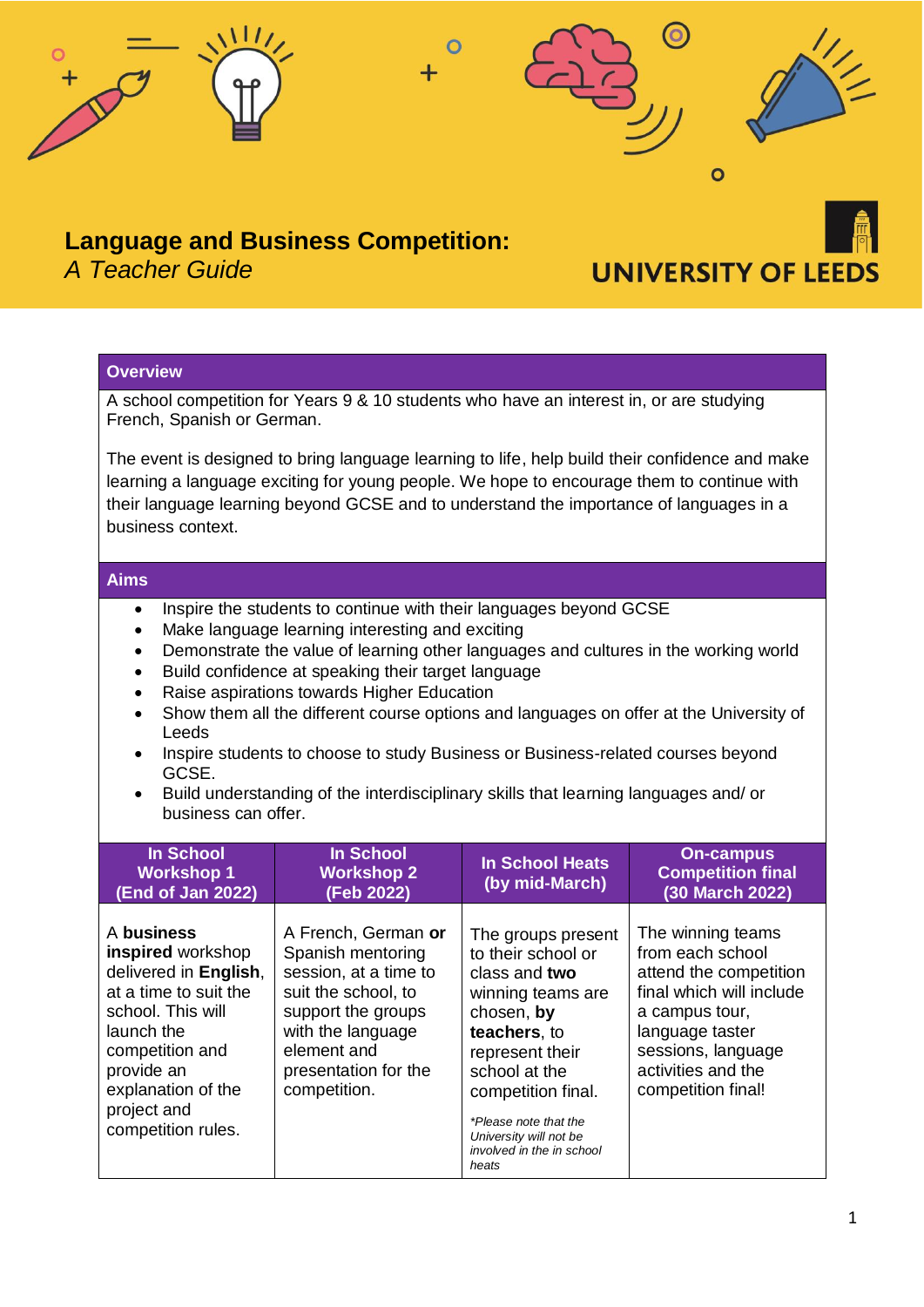



# **THE CHALLENGE!**

Your students will need to split into **teams of 5** to develop their own business idea from a country of their choice where their target language is spoken. They will need to research this country to ensure their new business venture is successful, develop a plan and present this, using their target language (and English if necessary), to our business and languages judges at the competition final, held at the University of Leeds.

# **How do I select the group of students to take part in the project?**

You will need to select approximately **30 Year 9 or 10** students to take part in this project. **We can only deliver the in school sessions once, in a classroom setting to approximately 30 students**. But please feel free to launch the competition to other groups if you wish.

It is up to you as to who you think would benefit the most from the sessions and experience. Previously, teachers have selected the following groups:

- Highest achievers from disadvantaged backgrounds
- Those who lack confidence and would benefit from the experience
- Those who cannot see the benefit in studying a language
- Those who would like more opportunity to practice (perhaps if you deliver this as an afterschool club)
- Mixture of the above.

Once the in-school sessions have taken place you will need to select winners for the on campus final. However, if you are not able to deliver the sessions in school time or do not have the time available for the in-school heats, you could just select the two teams to bring to the on-campus final at the outset. The in-school sessions could then be delivered just to those groups after school.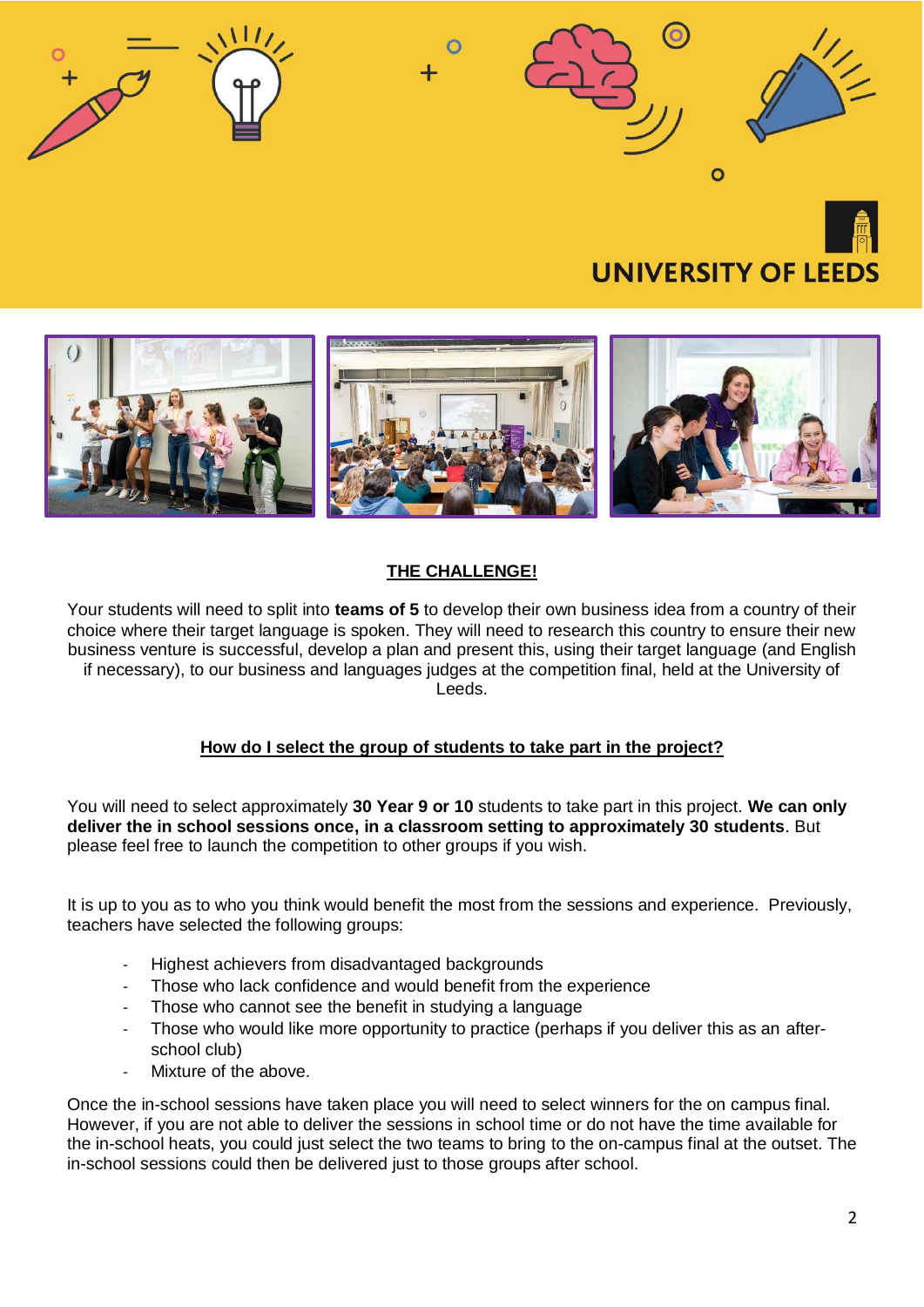

## **In School Activities**

During the project, the group of students that you have selected will be expected to participate in a number of in school activities.

#### **The Launch Workshop – 1 hour**

One of our trained Ambassadors or Education Outreach Fellows (a postgraduate student) will come to school to launch the competition with an explanation of the plan, the rules and what the judges will be looking for. They will also deliver a taster business workshop to students to help inspire them with their business idea. This workshop will be delivered in English.

#### **Mentoring Workshop – 1 hour**

This session will be delivered a few weeks after the launch of the competition and will focus on the language element of the presentation. Our trained Ambassadors or Education Outreach Fellows will help to support the groups with their ideas for the presentation and support them with the language part of their project. **Students will need to have started their business plan and presentation in their groups prior to this session so they are able to benefit fully.**

#### **In School Heats**

During the heats you will need to select the **two winning teams** to attend the final. The heats will be delivered solely by schools and it is down to the individual school to select the finalists. It is your choice as to how you select your finalists (e.g. you may wish to run your own heats and select from that or you may just choose the two teams that you feel have worked the hardest). You will only be able to select **two teams** to bring to the final.





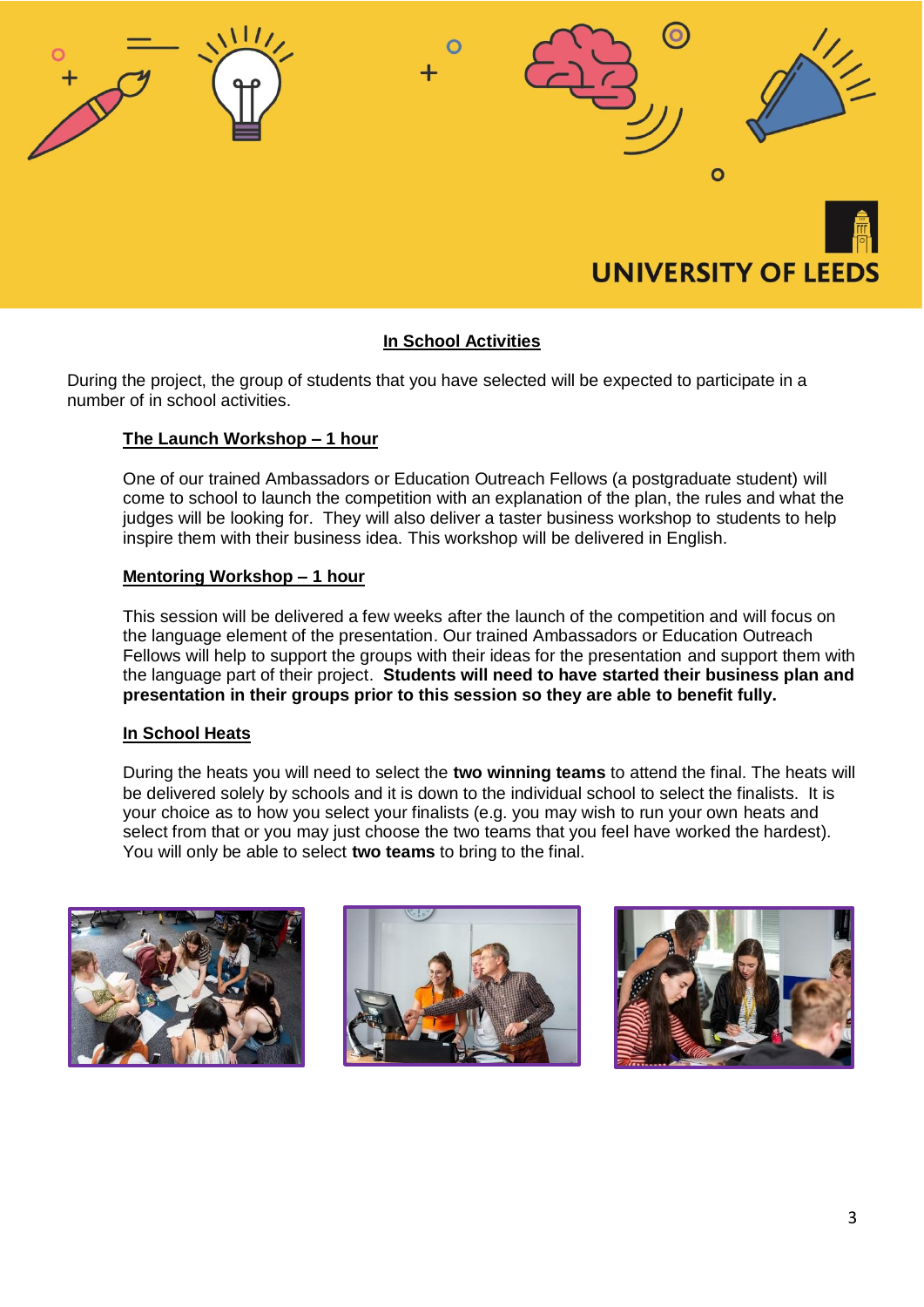

## **Visiting the University – 30 March 2022**

Following on from the in school sessions, the finalists that you selected (two groups of five students) will then be invited to our on campus event on **30 March 2022**. During the campus event, students will be able to take part in interactive language activities, they will learn about course options at the university and experience what it is really like to study those subjects. They will also spend time with current University of Leeds students and get to experience our vibrant campus. Lunch will be provided.

Sessions for the campus day are to be confirmed, but please see the below example schedule:

| 9.30  |                                         | <b>Arrival and Registration</b> |                                         |  |
|-------|-----------------------------------------|---------------------------------|-----------------------------------------|--|
| 9.45  | Welcome                                 |                                 |                                         |  |
| 10.00 | <b>Business Taster Session</b>          |                                 |                                         |  |
| 11.00 | <b>Campus Tour</b>                      |                                 |                                         |  |
| 11.45 | Lunch<br>Refectory                      |                                 |                                         |  |
| 12.45 | <b>Russian Taster</b><br><b>Session</b> | <b>Italian Taster Session</b>   | <b>Chinese Taster</b><br><b>Session</b> |  |
| 13.45 | <b>Competition</b>                      |                                 |                                         |  |
| 14.45 | <b>Judges Deliberation</b>              |                                 |                                         |  |
| 15.00 | <b>Feedback and certificates</b>        |                                 |                                         |  |
| 15.15 | <b>Evaluations</b>                      |                                 |                                         |  |
| 15.30 | <b>Thank you and Goodbye!</b>           |                                 |                                         |  |

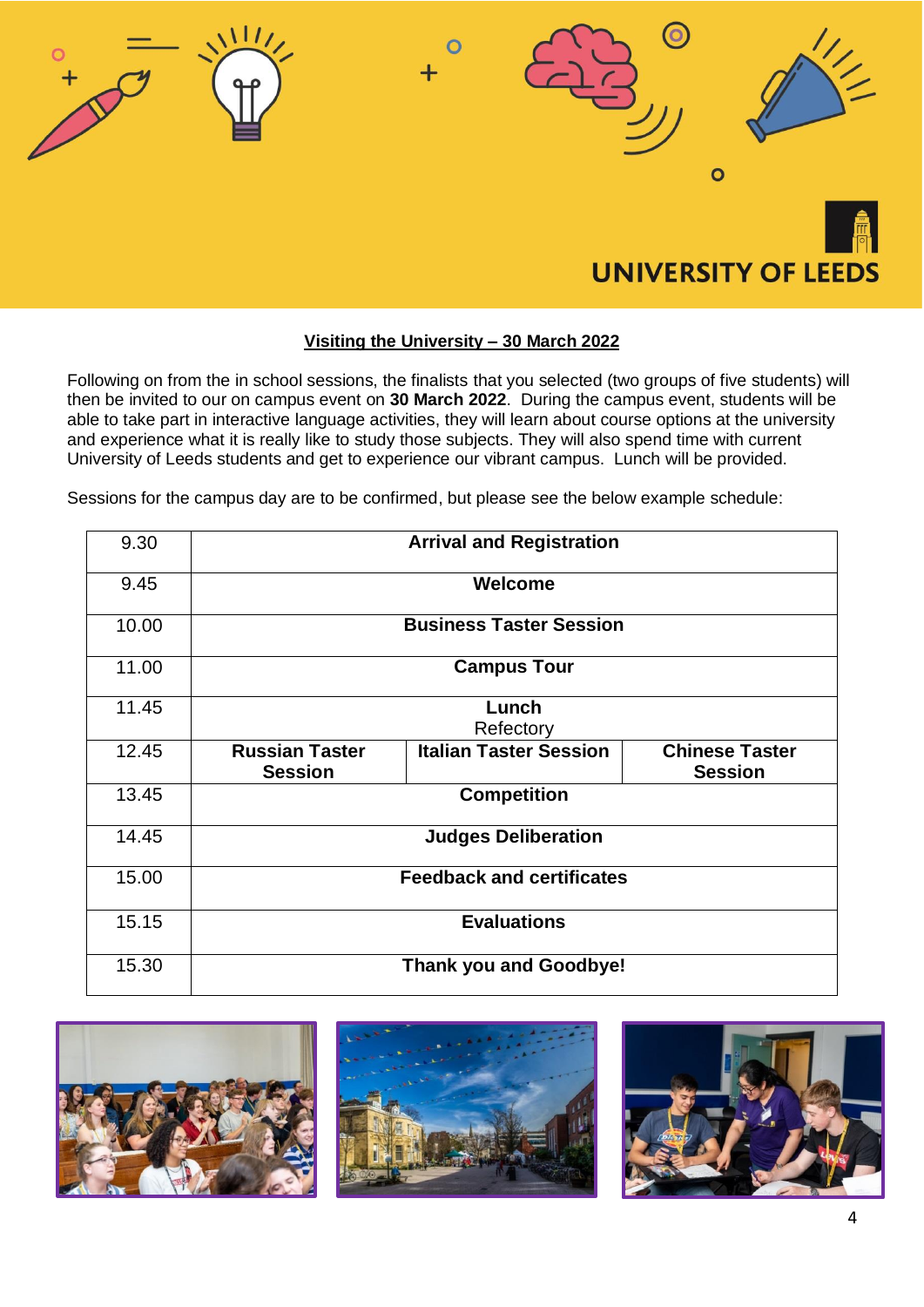

# **The Presentation**

Each group of five will present their pitch at the competition final and a winning group will be chosen by a panel of university judges.

- Groups will have up to 3 minutes to present their business case.
- Pitches can be presented as the group wishes (e.g. PowerPoint, handouts, visuals, prototypes)
- Groups may present in a mixture of their target language and English but additional points will be awarded for use of target language.
- When using their target language groups should translate into English so the business judges can understand. Extra points will be awarded for creativity!
- Bring all resources needed for the pitch with you (e.g. slides on a memory stick)







# **Judging Criteria**

- Use of target language They will have to use some of their target language during the presentation and it's up to them when they do this.
- Translation technique Can everyone in the room understand them even if they don't speak their target language?
- Business plan Explanation of the business, where are they located, who is their target market, how will they market the business, examples of signage or menus or website/leaflets/products (ideally these should be in target language).
- Innovation, creativity and visual aids
- Confidence In pitching their idea and language delivery
- **Enthusiasm**